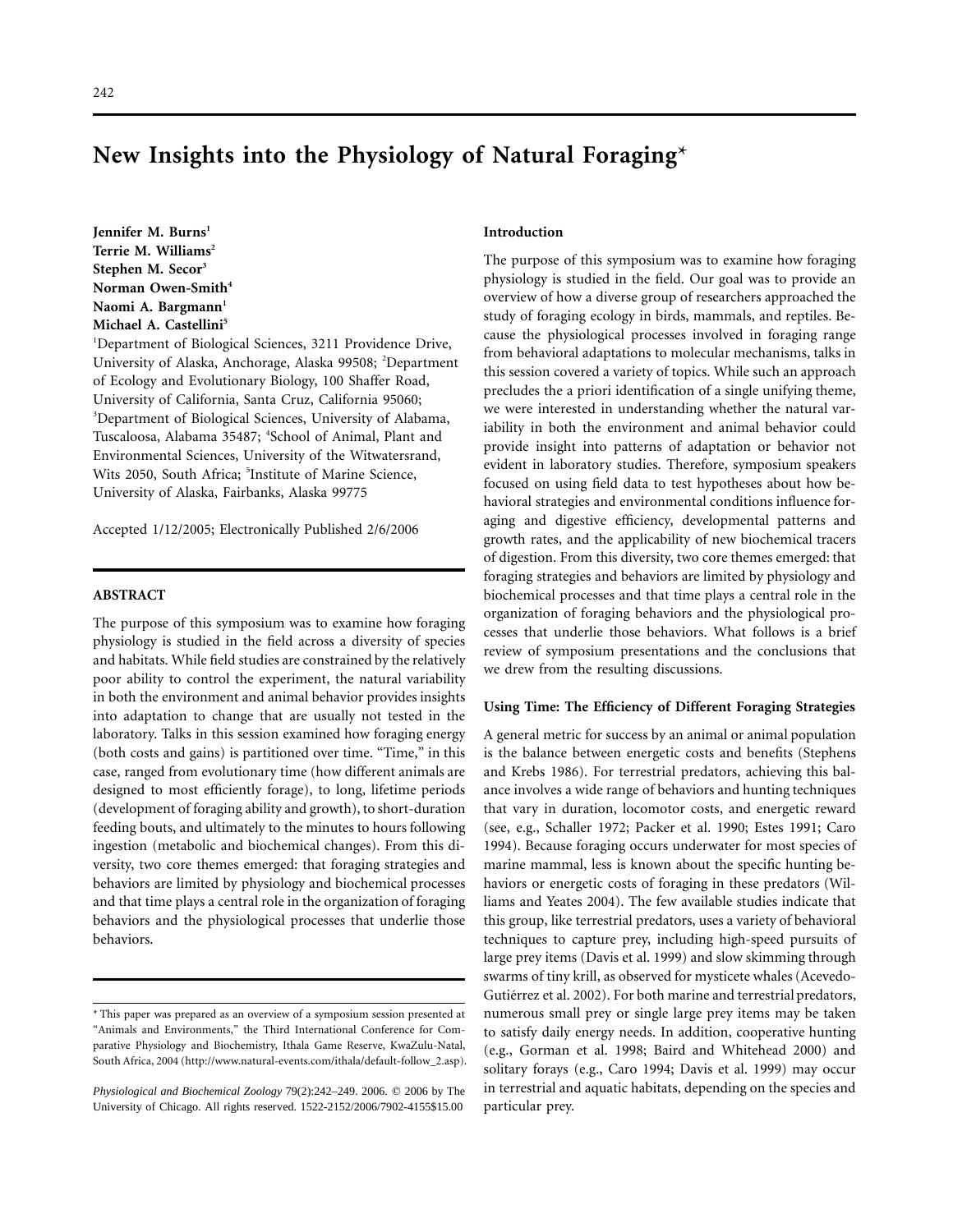Marine mammal predators are also constrained by physiological and physical factors that are unique to hunting in water (Dejours 1987). The most important of these is access to air, which limits the duration of individual foraging dives. In view of this, the temporal pattern of energy acquisition will likely differ between marine and terrestrial carnivores. To examine how hunting methods and habitat type influence the energetic costs and benefits of foraging in carnivores, Williams and Yeates (2004) determined the energetic cost of hunting dives, energy acquired from ingested prey, and patterns of energy acquisition in two marine mammals, the Weddell seal (*Leptonychotes weddellii*) and the sea otter (*Enhydra lutris*), and compared results with those published for foraging activities of two terrestrial predators, the African wild dog (*Lycaon pictus*) and the African lion (*Panthera leo*).

When examined at the level of a single hunting event (either a foraging dive or the time required to capture a single prey item), the hunting efficiencies of marine and terrestrial animals differ markedly. As might be expected, the duration of individual hunting forays was significantly lower for the two marine mammal species examined than for the terrestrial species. However, the marine mammals spent a greater percentage of the day hunting than the terrestrial mammals. Energy gained per energy expended per hunting event for the marine mammals was equal to or higher than that in the terrestrial mammals. Foraging efficiency is further improved in Weddell seals as a result of their relatively short hunting events (the dives), the exceptionally low energetic costs of diving, and their ability to acquire multiple energy-dense prey items (fish) in a single dive (Williams and Yeates 2004). Thus, despite the temporal and spatial separation of oxygen and food resources, marine mammals (pinnipeds and otters) have evolved foraging strategies that are as successful as those of their terrestrial counterparts.

Differences in foraging efficiency attributable to foraging style (single vs. multiple prey items) persist even when foraging costs and efficiencies are balanced across a full day (Williams and Yeates 2004). Such scaling is necessary because the wild dog and the lion typically forage daily or within a few days of feeding (Schaller 1972; Estes 1991), while sea otters and Weddell seals forage repeatedly during the day (Ralls et al. 1995; Davis et al. 1999). Comparisons of daily energy intake with field metabolic rate measurements suggest that the terrestrial carnivores balance their energetic costs on a daily to supradaily scale, sea otters forage to meet their daily energy requirements, and Weddell seals meet their daily energy requirements in the course of a few dives but continue to forage (Williams and Yeates 2004). This ability to acquire more than twice their caloric needs each day is especially advantageous for seals when exploiting patchy and ephemeral prey resources and is central to their ability to fast for long periods during the breeding season.

#### **Downtime: Saving Energy When Not Foraging**

In contrast to marine and terrestrial carnivores that feed fairly regularly, the time between foraging bouts in snakes that utilize a sit-and-wait strategy can be weeks or months. At the start of these periods of digestive inactivity, snakes effectively shut down gut processes by reducing intestinal mucosa and performance, thereby lowering their metabolism (Secor and Diamond 1998, 2000). Consequently, when prey is captured, gut processes must be elevated rapidly to digest a meal that may be as large as the predator itself. Laboratory studies have demonstrated that snakes exhibit numerous and dramatic physiological responses during the regulation of their gut performance and that the magnitude of these responses varies in response to meal size and feeding frequency.

For example, sit-and-wait-foraging sidewinder rattlesnakes (*Crotalus cerastes*) feed at 1–2-mo intervals in the wild and after feeding double their intestinal mass and increase their massspecific metabolic and intestinal nutrient uptake rates five- to 10-fold (Secor and Nagy 1994; Secor et al. 1994). In contrast, frequently feeding snakes exhibit a more modest postprandial response and increase intestinal mass and transport by only 50% (Secor and Diamond 2000). This is more similar to the response of mammals, which regulate gut performance over a narrow range during their frequent feeding and fasting cycles (Secor and Diamond 1998).

For all species, the rapid remodeling of digestive processes is triggered by hormonal and luminal signals. In the Burmese python (*Python molurus*), feeding causes an increase in several digestive hormones, including GIP, glucagon, cholecystokinin, and neurotensin (Secor et al. 2001). The postprandial morphological response includes hypertrophy of the enterocytes, lengthening of the villi, and a fourfold increase in the length of the microvilli (Secor et al. 2000*b*; Starck and Beese 2001). In combination, these trophic responses generate a rapid increase in the luminal surface area of the intestinal epithelium, which partly explains the five- to 20-fold increase in nutrient transport (Secor and Diamond 1995). In addition to increased surface area, the upregulation of intestinal nutrient transport may also be aided by increases in transporter densities and activities.

In contrast to most terrestrial vertebrates, which ingest crushed or fragmented meals, snakes swallow their prey intact. This places a significant functional and metabolic burden on the snake's stomach. For the Burmese python, the digestion of a rodent meal (25% of body mass) stimulates the rapid and continuous production of HCl, which results in gastric pH dropping from 7.5 to 1.5 within 48 h and is sustained until the meal has completely passed from the stomach (Secor 2003). For the python, this cost accounts for more than half of the specific dynamic action associated with the meal (Secor 2003). Feeding also induces significant increases in liver and kidney mass and performance (Secor and Diamond 2000), as well as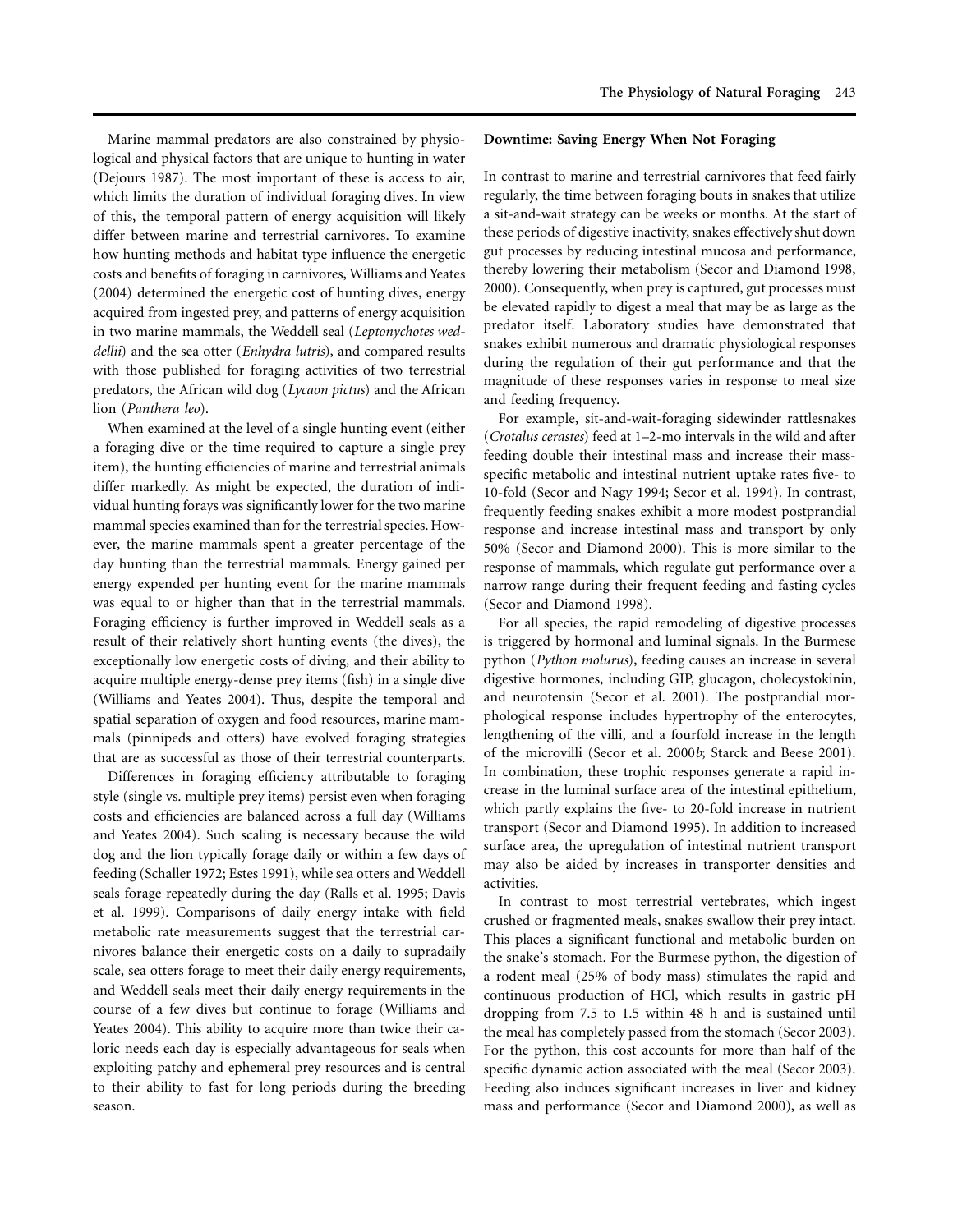a fivefold increase in ventilation and cardiac output and an eightfold increase in intestinal blood flow (Secor et al. 2000*a*; Secor and White 2003).

Clearly, infrequently feeding snakes exhibit dramatic swings in physiological performance with each meal. These responses are designed to conserve energy during extended periods of fasting and maximize the absorption of energy during digestion. In spite of the added cost of gut upregulation with each meal, infrequently feeding snakes reduce their time-averaged daily energy expenditure by downregulating their guts during their extended periods of fasting (Secor 2001). In contrast, the optimum strategy for frequently feeding organisms is to maintain elevated digestive function while fasting, because the costs associated with reactivating the gut outweigh the benefits of reduced tissue maintenance (Secor 2001). These findings illustrate the adaptive interplay between foraging and feeding habits and the capacity to which digestive performance is regulated.

## **Taking Time: Developing the Physiology for Foraging**

The costs and benefits of foraging activities depend in part on the experience and ability of the predator. Juvenile or naive foragers often experience higher costs and lower success rates than older conspecifics, and this can influence their selection of prey and habitat (Burns 1999). Within the marine environment, air-breathing predators are limited to those prey items that they can access during the course of a single breath-hold dive. To maximize dive time, animals have increased the amount of oxygen that can be stored in tissues and reduced the energetic costs of diving (Kooyman 1989). However, neonatal marine mammals have oxygen stores that are significantly smaller than those of adults, when judged on a mass-specific basis (Burns et al. 2004). Therefore, a critical component of ontogenetic development is the upregulation of tissue oxygen stores. Such upregulation must occur relatively quickly in capital-provisioned pups, which are nursed for a period of days to weeks, as compared to income-provisioned pups, which are dependent on maternal care for a period of months to years (Kovacs and Lavigne 1986, 1992).

However, there were strong similarities in the pattern of development in blood and muscle oxygen stores during the nursing and postweaning period in one capital-provisioned (harbor seal *Phoca vitulina*) and one income-provisioned species (Steller sea lions *Eumetopias jubatus*; Burns et al. 2004). Rather than increasing constantly with age, as expected, massspecific blood oxygen stores declined in the days postpartum and increased only late in the lactation period. The decline was driven by a reduction in hematocrit and hemoglobin that was not ameliorated for weeks (harbor seals) to months (Steller sea lions). Similarly, myoglobin concentrations did not increase during the lactation period in harbor seals and increased only slightly with age in the slower-growing Steller sea lions. Thus, both species were weaned with oxygen reserves that were

smaller than those of adults, despite the large difference in the length of the lactation period (4 wk vs. 12–24 mo; Burns et al. 2004).

One reason that nursing marine mammals might experience early declines in hemoglobin and hematocrit and delay development of myoglobin reserves is a limitation in iron intake. Rapidly growing terrestrial neonates that subsist solely on an iron-poor milk diet often manifest a "developmental anemia" that is similar in appearance to that seen in both sea lions and harbor seals (Halvorsen and Halvorsen 1973; Fowler 1986). In addition, measures of iron status (serum ferritin, total iron binding capacity, saturation levels) in harbor seal (Burns et al. 2004) and northern fur seal pups (Mazzaro et al. 2004) suggest that iron is in high demand but poorly available (Finch and Huebers 1982; Ponka 1997). Because iron is necessary for heme production, low iron intake could limit the production of hemoglobin and myoglobin until such time as intake increased or growth slowed. Because phocids grow more rapidly and over a shorter period of time than otariids, it is not surprising that harbor seals were weaned with lower oxygen reserves relative to adult values than were Steller sea lions (Burns et al. 2004).

If iron kinetics influences oxygen store development, then foraging activity in the days and weeks postweaning may be critical for the completion of physiological development. For both Steller sea lions and harbor seals, significant increases in heme stores did occur after diving and/or foraging activity increased (Burns et al. 2004). However, for most phocids, foraging does not occur immediately after weaning but instead occurs only after a postweaning fast that lasts from days to weeks (Kovacs and Lavigne 1986; Muelbert and Bowen 1993). During this period of mass loss, mass-specific body oxygen stores and the ability to regulate metabolic processes increase (Thorson 1993; Zenteno-Savin 1997; Kohin 1998; Noren et al. 2005). Such an increase in oxygen stores requires reallocation of iron reserves either between previously synthesized heme molecules or between tissue ferritin stores and heme production. Because the majority  $(>80\%)$  of a body's iron is stored in the erythron (van Eijk and de Jong 1992) and there is little change in massspecific blood volume as animals fast, it seems most likely that iron is reallocated from the erythron into myoglobin.

Regardless of the source of the iron, most phocid pups do not begin to forage until oxygen stores have reached ∼2/3 those of adults (Thorson 1993; Burns and Castellini 1996; Burns et al. 2000, 2004; Noren et al. 2005), suggesting that there is a minimum threshold of maturity below which foraging cannot be efficiently sustained. Thus, the postweaning fast may allow phocid pups to reallocate iron stores so that they can begin to forage. However, because final completion of physiological development occurs only after foraging activity begins, newly independent phocid pups may need to quickly develop foraging skills in order to acquire the nutrients necessary to complete the maturation process. In contrast, newly weaned otariids are much more physiologically mature (80%–90% adult values;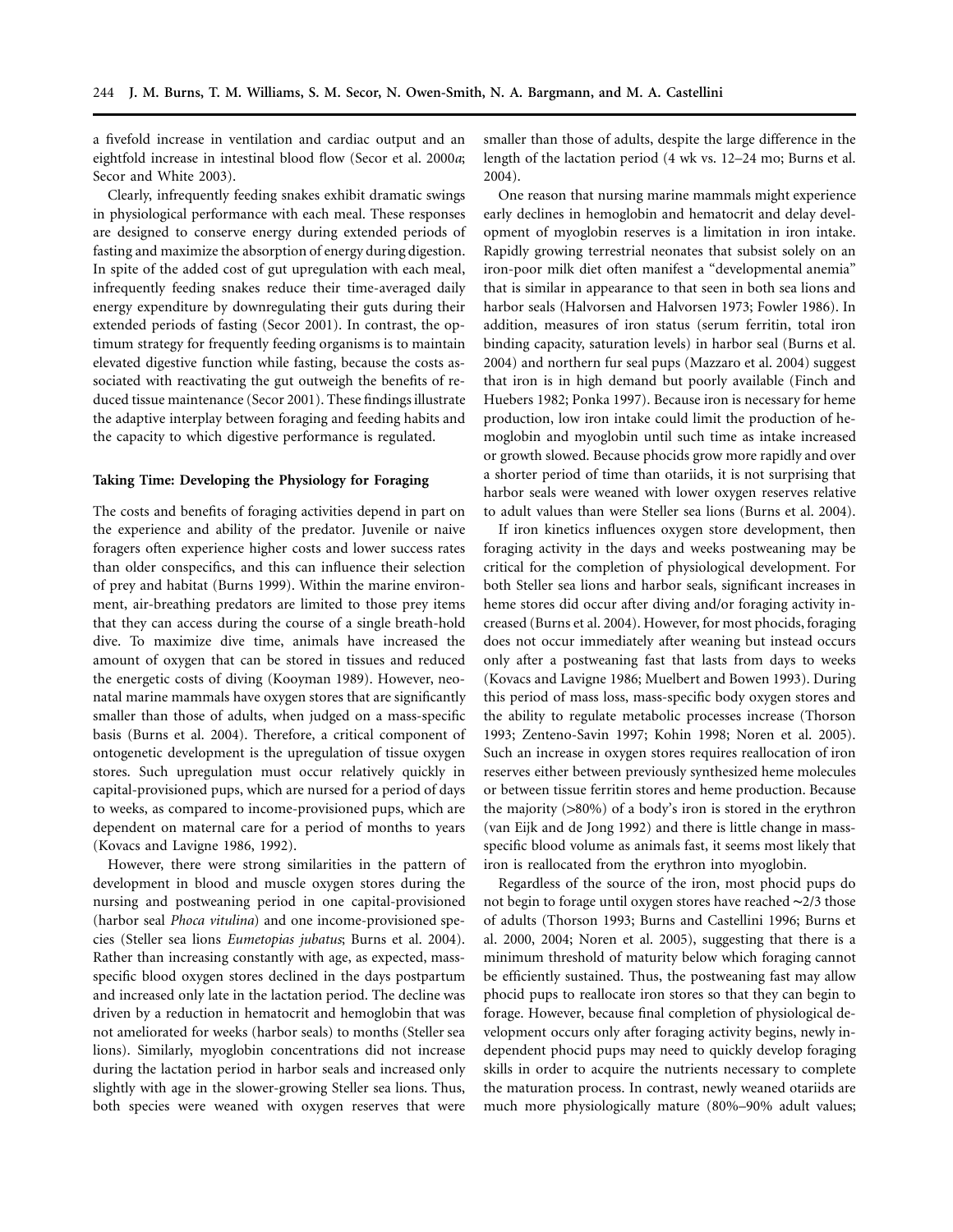Richmond 2004) and may have previous foraging experience (Merrick and Loughlin 1997), both of which would allow for increased behavioral flexibility for newly independent juveniles.

# **Balancing Time: Resource Allocation and Environmental Variability**

Resource allocation decisions can be made at the level of a foraging event, such as the need to balance oxygen reserves with dive duration in marine mammals (Kooyman et al. 1980) or the decision to downregulate gut performance in snakes (Secor 2001). Alternatively, they can be considered in the longer term and with respect to the effect that foraging has on the overall condition of the animal. In species with determinate growth, such as mammals, excess energy and nutrients can be allocated between growth, fattening, and production. However, many animals live in seasonal and/or unpredictable environments and experience periods when available food resources are inadequate to support nutritional requirements (Owen-Smith 2002). Under these conditions, animals lose mass and, if stored fat reserves are insufficient, may die of starvation. While it might seem that animals should store as much fat as possible when energy is plentiful, this may not be the best solution, particularly if there are costs of acquiring and carrying this fat, such as reduced ability to escape predators (Witter et al. 1994), increased costs of locomotion or foraging, or protracted delays in achieving sufficient size for important lifehistory events such as reproduction or migration.

To determine how much of the surplus resources gained while foraging should be diverted to body fat rather than structural growth or reproduction, we used stochastic dynamic programming (Mangel and Clark 1988; Clark and Mangel 1999) to model the effects of habitat quality, age, and current condition on the resource allocation decisions of large herbivores (Owen-Smith 2004). Our results suggest that because of the costs of carrying fat reserves, fully grown but nonreproductive animals should store the minimum amount of fat needed to get through the adverse season and deposit this fat as late as possible (Owen-Smith 2004). Thus, peak condition (% lipid) should occur at the end of the benign season rather than during the peak of food availability. In addition, where there is greater environmental variability, fat reserves should be larger and should be acquired earlier and carried longer (Owen-Smith 2004). Model predictions agree with observations indicating that the set point for fat reserves varies in response to season, food availability, and sex (Sinclair and Duncan 1972; Mrosovsky and Prowley 1977; Owen-Smith 1988) and that animals from areas with few predators carry larger fat reserves than conspecifics in areas with abundant predators (Tyler 1987).

In contrast to adults, young, growing animals must balance the benefits of fat stores against the costs of growth. The optimal strategy for juvenile growth is to reach the size needed for reproductive maturity as soon as possible by reducing lipid storage (Owen-Smith 2004). However, because lipid stores are necessary to survive periods of low productivity, juveniles may delay growth in lean body mass so that fat reserves can accumulate, and this delay would be more evident where there is greater environmental variability (Owen-Smith 2004). These trade-offs in allocation between growth and storage could explain why survival rates for juvenile ungulates are lower and more variable between years than those of adults (Gaillard et al. 2000).

In combination with previous work, these results highlight the fact that dynamic state–dependent models can be used to test hypotheses about a wide range of life-history questions and to provide insight into the physiological connections between foraging behavior and population dynamics. Contrary to the projections from optimal foraging models that ignore environmental variability (Belovsky 1986), animals should not always operate as rate maximizers for energy or nutrient gains. Gaining energy and the material constituents of biomass provides the power to grow faster, survive better through adverse periods, and reproduce more successfully, but not in all places and at all times.

# **Digestion Time: Biochemical Indices of Foraging in Free-Ranging Animals**

While ingestion events like those by infrequently feeding snakes are not difficult to detect, such is not the case in all animals. For most predators, ingestion events are difficult to observe, and diet must be inferred from recovered stomach or scat contents or some other sample obtained from the animal in question. Short-term samples, such as scats and stomach contents, can be biased because they contain information on only the most recent meal, and certain prey may not be represented in recovered parts (Aram and Naya 2003). New techniques that integrate diet over a longer time frame have been developed and include recovery of DNA from scats (Deagle et al. 2005), analysis of stable-isotope signatures in predator and prey (Burns et al. 1998), and the qualitative or quantitative analysis of fatty acids in lipid samples recovered from the predator (Iverson et al. 2004). Fatty-acid analysis has proven to be a very powerful tool for understanding the diet of many marine predators but has largely been used in species that have large lipid reserves that can be easily sampled by biopsy. However, lipid can also be recovered from serum samples, and recent work in blacklegged kittiwakes (*Rissa brevirostris*) has demonstrated that blood serum fatty acids also accurately reflect known diets (Bargmann et al. 2004). In contrast to blubber samples, which integrate diet over relatively long periods (weeks to months), blood lipids reflect the diet over a shorter period of time (days to weeks) and therefore provide more information about the most recent diet. Because blood sampling is simple and relatively noninvasive and small volumes of blood serum fatty acids can be accurately analyzed by mass spectrometry, these results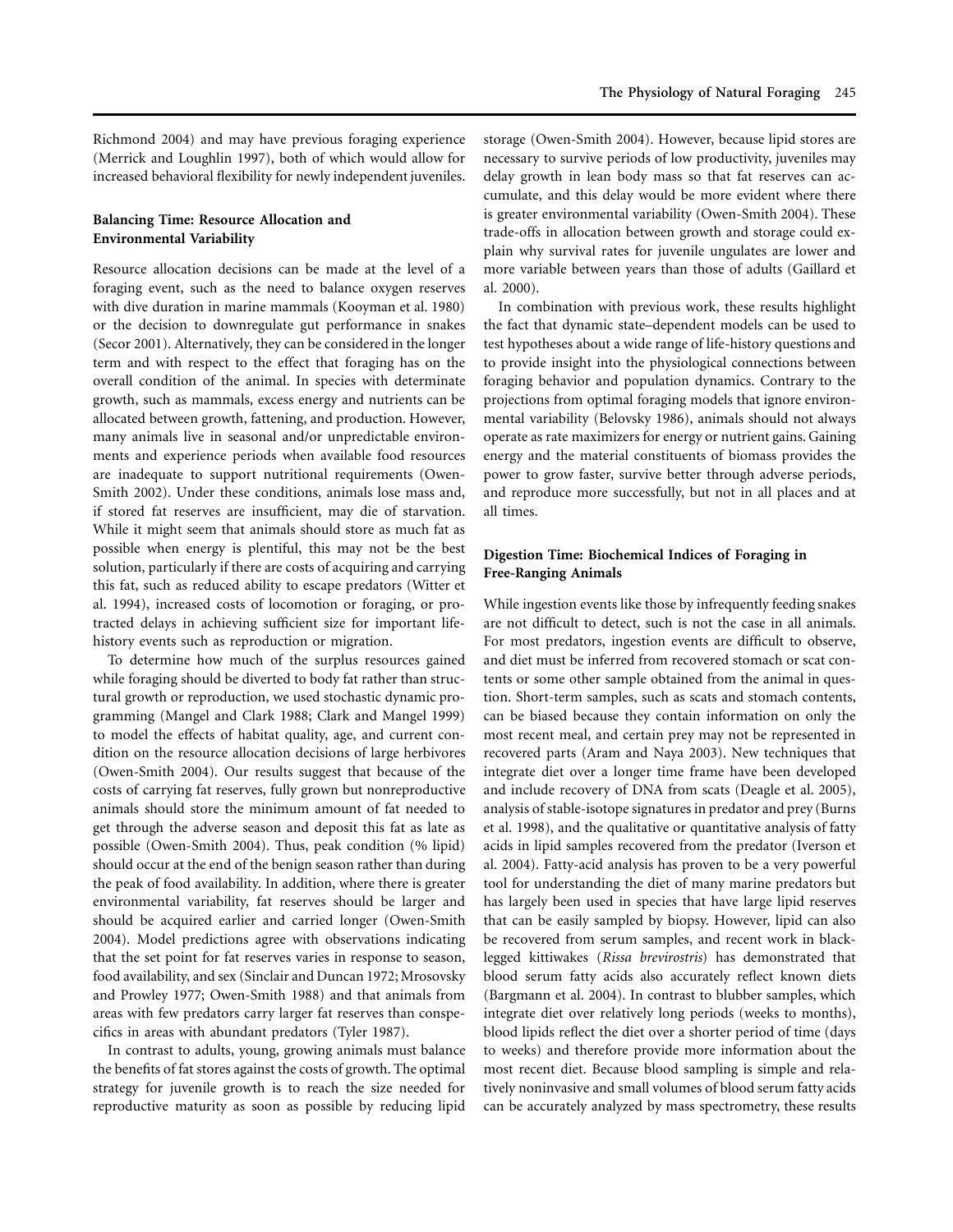offer a new tool to scientists interested in studying the foraging ecology of small, or otherwise difficult to handle, animals.

While fatty-acid analysis offers potential for understanding the foraging behavior of animals, tissue and serum lipids are a combination of dietary lipids ingested over the past days to weeks. Therefore, the analysis of fatty-acid signatures does not reveal information about when in the past foraging actually occurred. On the other hand, obtaining blood samples from free-ranging animals while they are foraging, in order to follow digestion biochemistry in real time, is essentially impossible in most systems. This is especially true for large terrestrial mammalian carnivores (e.g., large cats, bears). However, there are some marine mammals that offer a unique opportunity to follow feeding biochemistry in the field.

The Weddell seal (*Leptonychotes weddellii*), which lives in Antarctic waters, is one such example. These animals can be catheterized and then allowed to dive freely from an artificial hole drilled in the sea ice, allowing researchers to collect postdive blood samples without altering natural behaviors (Kooyman et al. 1980; Guppy et al. 1986). While it has long been recognized that seal blood would become lipemic (cloudy because of high lipid levels) during foraging bouts, only recently did we realize that because marine mammals use lipid as their primary metabolic fuel (Davis 1983; Davis et al. 1992), the pattern of appearance and clearance of lipids and their byproducts (cholesterol, triglyceride, glycerol, and chylomicron remnants) could be used to study digestive physiology.

Work on the digestive physiology of diving Weddell seals indicates that the blood chemistry begins to show the markers of lipid digestion about 1.5 h after the initiation of a diving bout. During a foraging bout, total lipids, triglycerides, and glycerol increase, while cholesterol remains constant and blood glucose decreases (M. A. Castellini, unpublished data). The increase in glycerol is of particular interest because it is common to both carbohydrate and lipid metabolic pathways (Davis 1983; Davis et al. 1992). When seals rest at the surface at the end of a foraging bout, these biochemical markers begin to return to baseline (resting, postabsorptive) levels. However, seals routinely initiate another foraging bout before resting levels are achieved (M. A. Castellini, unpublished data). Because observed changes in blood chemistry did not occur after diving bouts during which seals were not successful (i.e., their blood did not become lipemic), these changes cannot be attributed solely to exercise and instead must be due to digestive processes. Upcoming studies that use labeled lipids, proteins, and carbohydrates to measure metabolite production and degradation rates will shed light on how these compounds are used to support metabolism in an actively foraging animal. Overall, this work will provide the first estimates of the digestive biochemistry of a naturally foraging large mammalian carnivore, terrestrial or marine.

## **Conclusions**

The purpose of this symposium was to examine how foraging energy (both costs and gains) is partitioned over time. "Time," in this case, ranged from evolutionary time (how different animals are designed to most efficiently forage), to long, lifetime periods (development of foraging ability and growth), to shortduration feeding bouts, and ultimately to the minutes to hours following ingestion (metabolic and biochemical changes). What conclusions can be drawn from this type of wide-ranging analysis?

First, these studies make it clear that there are evolutionary, physiological, and biochemical "limits" within which even foraging behavior is constrained. Whether these limits are imposed by the environment or the physical abilities of the animals is not as important as the ability of the animal to adapt to such limits. All the symposium speakers highlighted the fact that animals have adapted: seals forage extremely efficiently, snakes alter their gut morphology, physiology, and biochemistry at a variety of temporal scales, and ungulates alter the amount and duration of fat storage, all in response to variations in the availability of food resources.

The temporal pattern of food availability also appears to have influenced digestive physiology across much larger timescales. For example, lipid digestion is of extreme importance to marine mammals, because lipids provide the bulk of their caloric intake. Therefore, over evolutionary time, marine mammals have come to rely on protein and carbohydrate metabolism for structural growth and metabolic control but not for calories. Thus, seal pups must develop their diving ability in the face of potential protein limitation (iron, hemoglobin, and myoglobin chemistry) but simultaneously develop the ability to process massive amounts of lipid. Once physiologically mature, pinnipeds possess the biochemical abilities to quickly and efficiently process and store much larger amounts of lipid than terrestrial animals, so that periods of low food availability can be overcome. Similarly, intermittently foraging snakes have evolved strategies to reduce digestive costs during periods of low food availability, but when faced with abundance, they can quickly upregulate gut function to process large loads, options not available to frequently feeding species experiencing food shortages.

Second, the talks emphasized that within the evolutionary, physiological, and biochemical foraging limits described above, animals have the behavioral flexibility to optimize their foraging decisions. For example, terrestrial and marine predators may forage in bouts (or on multiple items at once) or during single events (or on single prey items), and the optimal strategy will be influenced by the temporal and spatial patterns of food availability and by the physiological capabilities of the predator. Thus, young animals may partition themselves into a foraging environment where they can physically obtain their food easily even though "better" food sources may be nearby, or they may allocate food resources differently than older, more mature animals.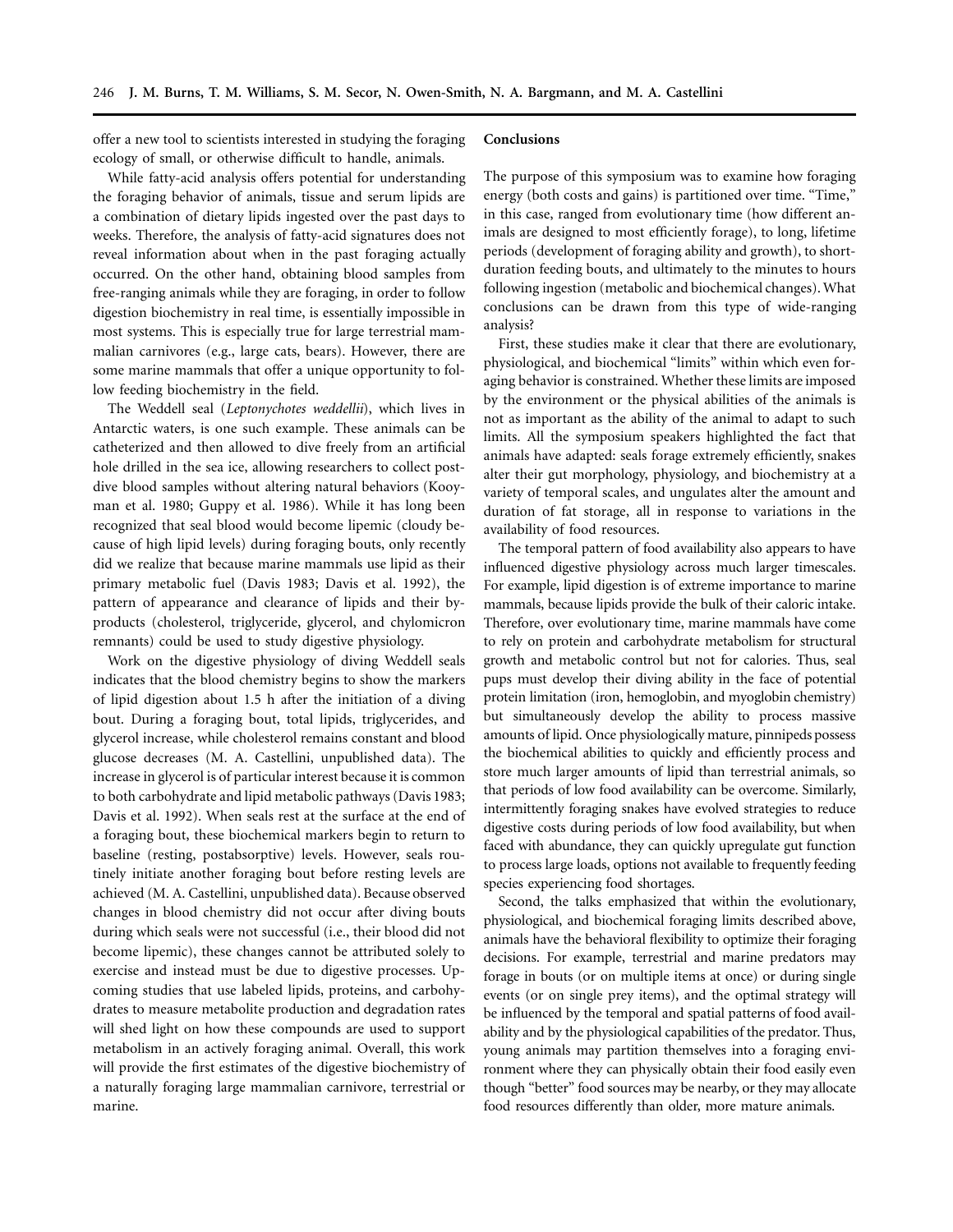In combination, these concepts can be integrated into a single emergent theme: animals cope with variability in the resources available to them across a range of time frames, and their responses are evident in physiology, behavior, and life-history strategies. Thus, diving seals seem to forage extremely efficiently compared with terrestrial carnivores. But they have to, because there are times of the year when reproduction or molt precludes foraging, and the surplus energy gained by efficient foraging must see them through these fasting periods. In contrast, most terrestrial carnivores do not store fat because they could not hunt effectively if they carried the extra mass, and they therefore must secure relatively large amounts of food every few days. Snakes have adapted toward another extreme, saving energy by eliminating basic digestive tissues during long periods of fasting and paying the costs of restoring them when needed. Over longer time periods, there are life-history stages when young animals have to face the challenge of growing from a suboptimal body size toward adulthood while perhaps simultaneously coping with inadequate mineral and/or nutritional reserves, which therefore increase the risks of mortality through predation or starvation. The final talks in the symposium emphasized that as new and exciting research tools become available, we will be better able to study the interplay among behavioral, physiological, and environmental factors that influence foraging decisions across a range of animals and environments. This will place the biology of natural foraging at the forefront of new discoveries in the field of comparative animal physiology.

## **Acknowledgments**

We would like to thank Steve Morris and André Vosloo for organizing the Third International Conference of Comparative Physiology and Biochemistry, "Animals and Environments," the meeting at which the papers summarized here were presented. All projects conducted with vertebrate animals followed National Institutes of Health guidelines and were evaluated and approved by institutional Animal Use Committees.

#### **Literature Cited**

- Acevedo-Gutiérrez A., D.A. Croll, and B.R. Tershy. 2002. High feeding costs limit dive time in the largest whales. J Exp Biol 205:1747–1753.
- Aram M. and D.E. Naya. 2003. Pinniped diets inferred from scats: analysis of bias in prey occurrence. Can J Zool 81:67– 73.
- Baird R.W. and H. Whitehead. 2000. Social organization of mammal-eating killer whales: group stability and dispersal patterns. Can J Zool 78:2096–2105.

Bargmann N.A., I.G. van Tets, J.M. Kennish, and S.A. Hatch.

2004. Using blood serum fatty aids for dietary analysis in black-legged kittiwakes, *Rissa tridactyla*. Paper presented at the Third International Conference of Comparative Physiology and Biochemistry, "Animals and Environments," KwaZulu-Natal, South Africa, August 7–13.

- Belovsky G.E. 1986. Optimal foraging and community structure: implications for a guild of generalist grassland herbivores. Oecologia 70:35–52.
- Burns J.M. 1999. The development of diving behavior in juvenile Weddell seals: pushing physiological limits in order to survive. Can J Zool 77:773–783.
- Burns J.M., A.S. Blix, and L.P. Folkow. 2000. Physiological constraint and diving ability: a test in hooded seals, *Cystophora cristata*. FASEB J 14:A440.
- Burns J.M. and M.A. Castellini. 1996. Physiological and behavioral determinants of the aerobic dive limit in Weddell seal (*Leptonychotes weddellii*) pups. J Comp Physiol B 166: 473–483.
- Burns J.M., C.A. Clark, and J.P. Richmond. 2004. The impact of lactation strategy on physiological development of juvenile marine mammals: implications for the transition to independent foraging. Int Congr Ser 1275:341–350.
- Burns J.M., S.J. Trumble, M.A. Castellini, and J.W. Testa. 1998. The diet of Weddell seals in McMurdo Sound, Antarctica as determined from scat collections and stable isotope analysis. Polar Biol 19:272–282.
- Caro T.M. 1994. Cheetahs of the Serengeti Plains. University of Chicago Press, Chicago.
- Clark C.W. and M. Mangel. 1999. Dynamic State Variable Models in Ecology. Oxford University Press, Oxford.
- Davis R.W. 1983. Lactate and glucose metabolism in resting and diving harbor seals (*Phoca vitulina*). J Comp Physiol B 153:275–288.
- Davis R.W., M.A. Castellini, T.M. Williams, and G.L. Kooyman. 1992. Fuel homeostasis in the harbor seal during submerged swimming. J Comp Physiol B 160:627–635.
- Davis R.W., L.A. Fuiman, T.M. Williams, S.O. Collier, W.P. Hagey, S.B. Kanatous, S. Kohin, and M. Horning. 1999. Hunting behavior of a marine mammal beneath the Antarctic fast ice. Science 283:993–996.
- Deagle B.E., D.J. Tollit, S.N. Jarman, M.A. Hindell, A.W. Trites, and N.J. Gales. 2005. Molecular scatology as a tool to study diet: analysis of prey DNA in scats from captive Steller sea lions. Mol Ecol 14:1831–1842.
- Dejours P. 1987. Water and air physical characteristics. Pp. 3– 11 in P. Dejours, L. Bolis, C.R. Taylor, and E.R. Weibel, eds. Comparative Physiology: Life in Water and on Land. Springer, New York.
- Estes R.D. 1991. Behavior Guide to African Mammals. University of California Press, Berkeley.
- Finch C.A. and H. Huebers. 1982. Perspectives in iron metabolism. N Engl J Med 306:1520–1528.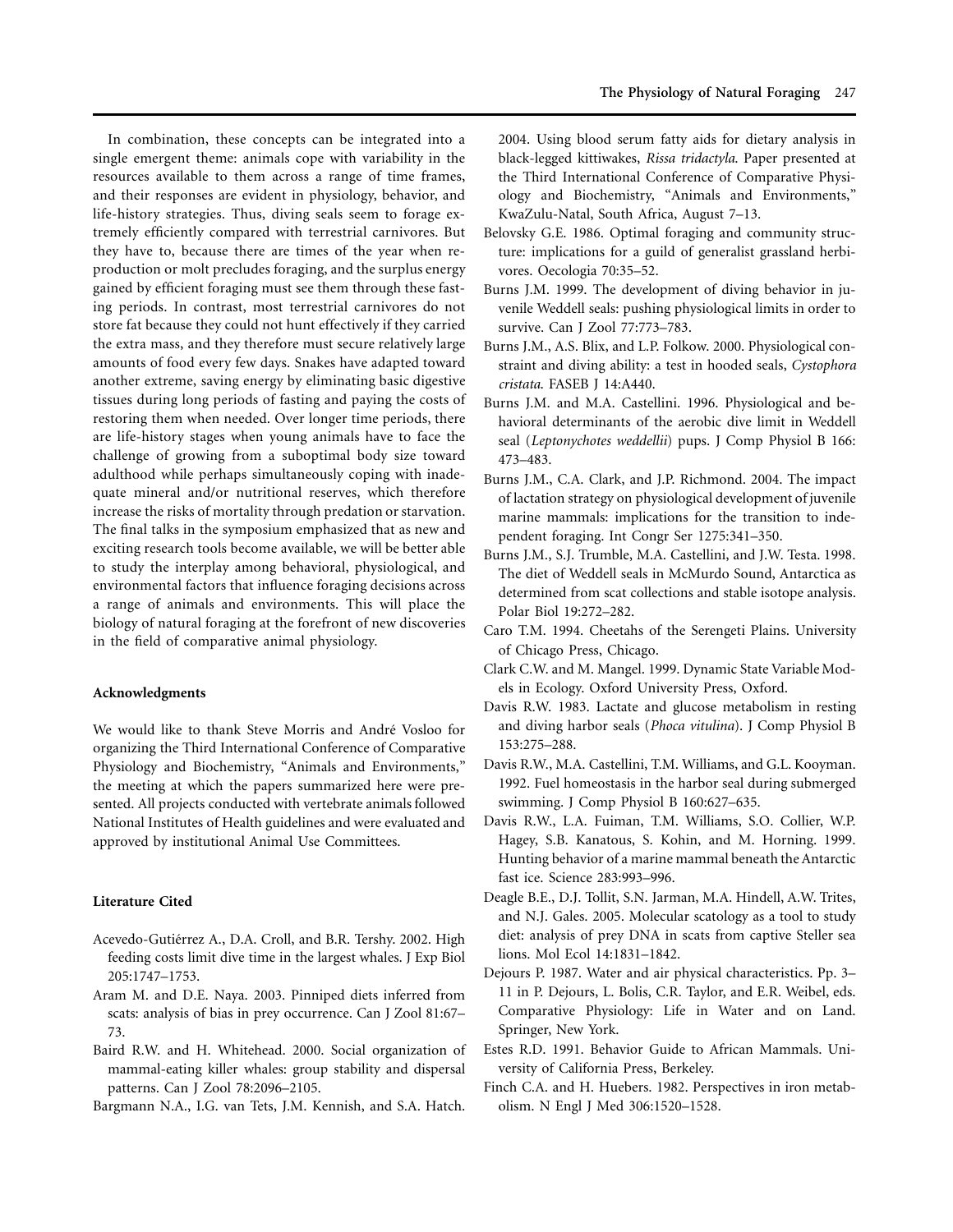- Fowler M.E. 1986. Zoo and Wild Animal Medicine. Saunders, Philadelphia.
- Gaillard J.-M., M. Festa-Bianchet, N.G. Yoccoz, A. Loison, and C. Toigo. 2000. Temporal variation in vital rates and population dynamics of large herbivores. Annu Rev Ecol Syst 31:367–393.
- Gorman M.L., M.G. Mills, J.P. Raath, and J.R. Speakman. 1998. High hunting costs make African wild dogs vulnerable to kleptoparasitism by hyaenas. Nature 391:479–481.
- Guppy M., R.D. Hill, R.C. Schneider, J. Qvist, G.C. Liggins, W.M. Zapol, and P.W. Hochachka. 1986. Microcomputerassisted metabolic studies of voluntary diving of Weddell seals. Am J Physiol 250:R175–R187.
- Halvorsen K. and S. Halvorsen. 1973. The "early anemia": its relation to postnatal growth rate, milk feeding, and iron availability: experimental study in rabbits. Arch Dis Child 48:842–849.
- Iverson S.J., C. Field, W.D. Bowen, and W. Blanchard. 2004. Quantitative fatty acid signature analysis: a new method of estimating predator diets. Ecol Monogr 74:211–235.
- Kohin S. 1998. Respiratory Physiology of Northern Elephant Seal Pups: Adaptations for Hypoxia, Hypercapnia and Hypometabolism. PhD diss. University of California, Santa Cruz.
- Kooyman G.L. 1989. Diverse Divers. Springer, Berlin.
- Kooyman G.L., E.A. Wahrenbrock, M.A. Castellini, R.W. Davis, and E.E. Sinnett. 1980. Aerobic and anaerobic metabolic metabolism during voluntary diving in Weddell seals: evidence for preferred pathways from blood chemistry and behavior. J Comp Physiol B 138:335–346.
- Kovacs K.M. and D.M. Lavigne. 1986. Maternal investment and neonatal growth in phocid seals. J Anim Ecol 55:1035–1051. -. 1992. Maternal investment in otariid seals and walrus.
- Can J Zool 70:1953–1964. Mangel M. and C.W. Clark. 1988. Dynamic Modeling in Be-
- havioral Ecology. Princeton University Press, Princeton, NJ.
- Mazzaro L.M., J.L. Dunn, D.J. St. Aubin, G.A. Andrews, and P.S. Chavey. 2004. Serum indices of body stores of iron in northern fur seals (*Callorhinus urisnus*) and their relationship to hemochromatosis. Zoo Biol 23:205–218.
- Merrick R.L. and T.R. Loughlin. 1997. Foraging behavior of adult female and young-of-the-year Steller sea lions in Alaskan waters. Can J Zool 75:776–786.
- Mrosovsky N. and T.L. Prowley. 1977. Set points for body weight and fat. Behav Biol 20:205–223.
- Muelbert M.M.C. and W.D. Bowen. 1993. Duration of lactation and postweaning changes in mass and body composition of harbour seal, *Phoca vitulina*, pups. Can J Zool 71:1405–1414.
- Noren S.R., S.J. Iverson, and D.J. Boness. 2005. Development of the blood and muscle oxygen stores in gray seals (*Halichoerus grypus*): implications for juvenile diving capacity and the necessity of a terrestrial postweaning fast. Physiol Biochem Zool 78:482–490.

Owen-Smith N. 1988. Megaherbivores: The Influence of Very

Large Body Size on Ecology. Cambridge University Press, Cambridge.

- ———. 2002. Adaptive Herbivore Ecology: From Resources to Populations in Variable Environments. Cambridge University Press, Cambridge.
- ———. 2004. Allocation of food gains to storage versus growth in a variable environment. Int Congr Ser 1275:321–326.
- Packer C., D. Scheel, and A.E. Pusey. 1990. Why lions form groups: food is not enough. Am Nat 136:1–19.
- Ponka P. 1997. Regulation of heme biosynthesis: distinct control mechanisms in erythroid cells. Blood 89:1–25.
- Ralls K., B.B. Hatfield, and D.B. Siniff. 1995. Foraging patterns of California sea otters as indicated by telemetry. Can J Zool 73:523–531.
- Richmond J.P. 2004. Ontogeny of Total Body Oxygen Stores and Aerobic Dive Potential in the Steller Sea Lion (*Eumetopias jubatus*). MS thesis. University of Alaska, Anchorage.
- Schaller G.B. 1972. The Serengeti Lion. University of Chicago Press, Chicago.
- Secor S.M. 2001. Regulation of digestive performance: a proposed adaptive response. Comp Biochem Physiol A 128:565– 577.
- -. 2003. Gastric function and its contribution to the postprandial metabolic response of the Burmese python, *Python molurus*. J Exp Biol 206:1621–1630.
- Secor S.M. and J. Diamond. 1995. Adaptive response to feeding in Burmese pythons: pay before pumping. J Exp Biol 198: 1313–1325.
- ———. 1998. A vertebrate model of extreme physiological regulation. Nature 395:659–662.
- ———. 2000. Evolution of regulatory responses to feeding in snakes. Physiol Biochem Zool 73:123–141.
- Secor S.M., D. Fehsenfeld, J. Diamond, and T.E. Adrian. 2001. Responses of python gastrointestinal regulatory peptides to feeding. Proc Natl Acad Sci USA 98:13637–13642.
- Secor S.M., J.W. Hicks, and A.F. Bennett. 2000*a*. Ventilatory and cardiovascular responses of a python (*Python molurus*) to exercise and digestion. J Exp Biol 203:2447–2454.
- Secor S.M. and K.A. Nagy. 1994. Bioenergetic correlates of foraging mode for the snakes *Crotalus cerastes* and *Masticophis flagellum*. Ecology 75:1600–1614.
- Secor S.M., E.D. Stein, and J. Diamond. 1994. Rapid upregulation of snake intestine in response to feeding: a new model of intestinal adaptation. Am J Physiol 266:G695– G705.
- Secor S.M., E.E. Whang, J.S. Lane, S.W. Ashley, and J. Diamond. 2000*b*. Luminal and systemic signals trigger intestinal adaptation in the Burmese python (*Python molurus*). Am J Physiol 279:G1177–G1187.
- Secor S.M. and S.E. White. 2003. Preliminary investigation in patterns of blood flow during exercise and digestion for the Burmese python *(Python molurus*). Bull Can Soc Zool 34:94.